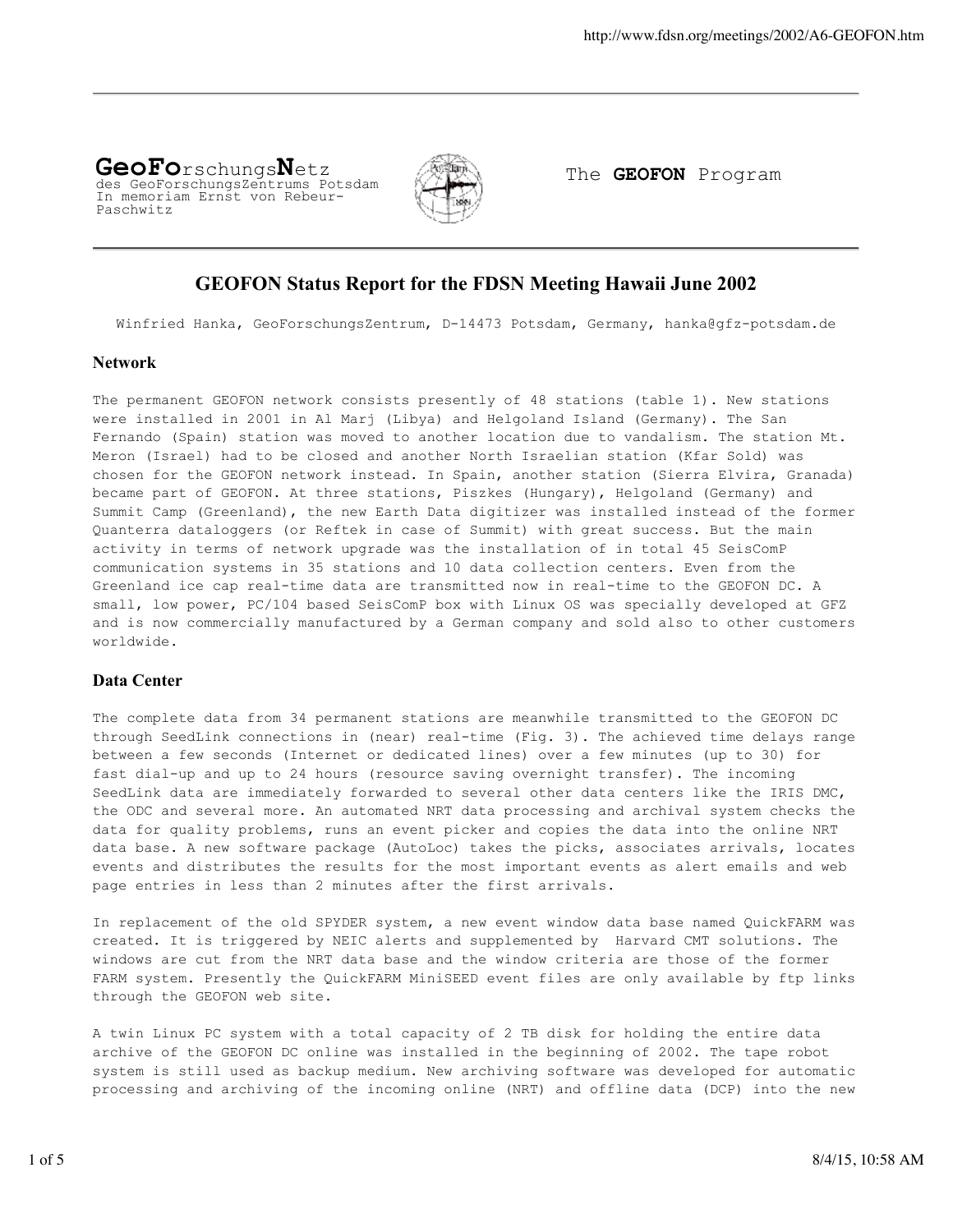data base architecture (Fig. 4). The complete GEOFON data archive is being reprocessed and the most important part of the archive (e.g. the full permanent GEOFON network data) is available now online. The rest will be as well soon. Data requests can be fulfilled much quicker now. The required operator time could substantially be reduced another time with the new processing and

archival software and the increasing amount of SeedLink data.

The IRIS DMC email based request processing system NetDC was successfully implemented the GEOFON DC. The present usage is still very low compared to the more common breq fast.



**Fig. 1**: GEOFON stations in Europe and the Mediterranean and data communication.scheme.



**Fig. 2**: GEOFON stations worldwide and data communication scheme.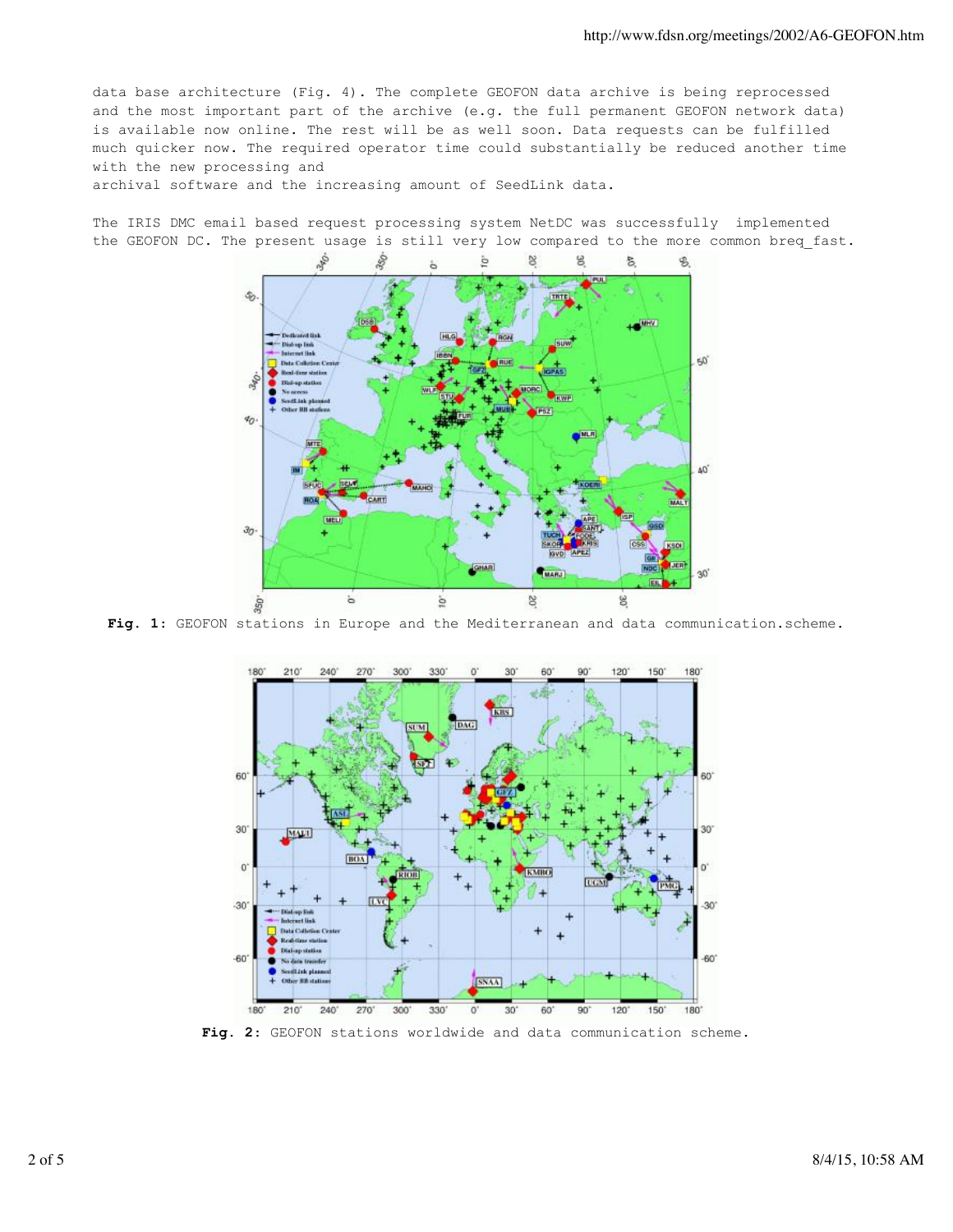



**Fig. 3:** SeedLink data flow within the GEOFON network



Data Flow in the GEOFON Data Center

**Fig. 4:** Data processing scheme of the GEOFON Data Center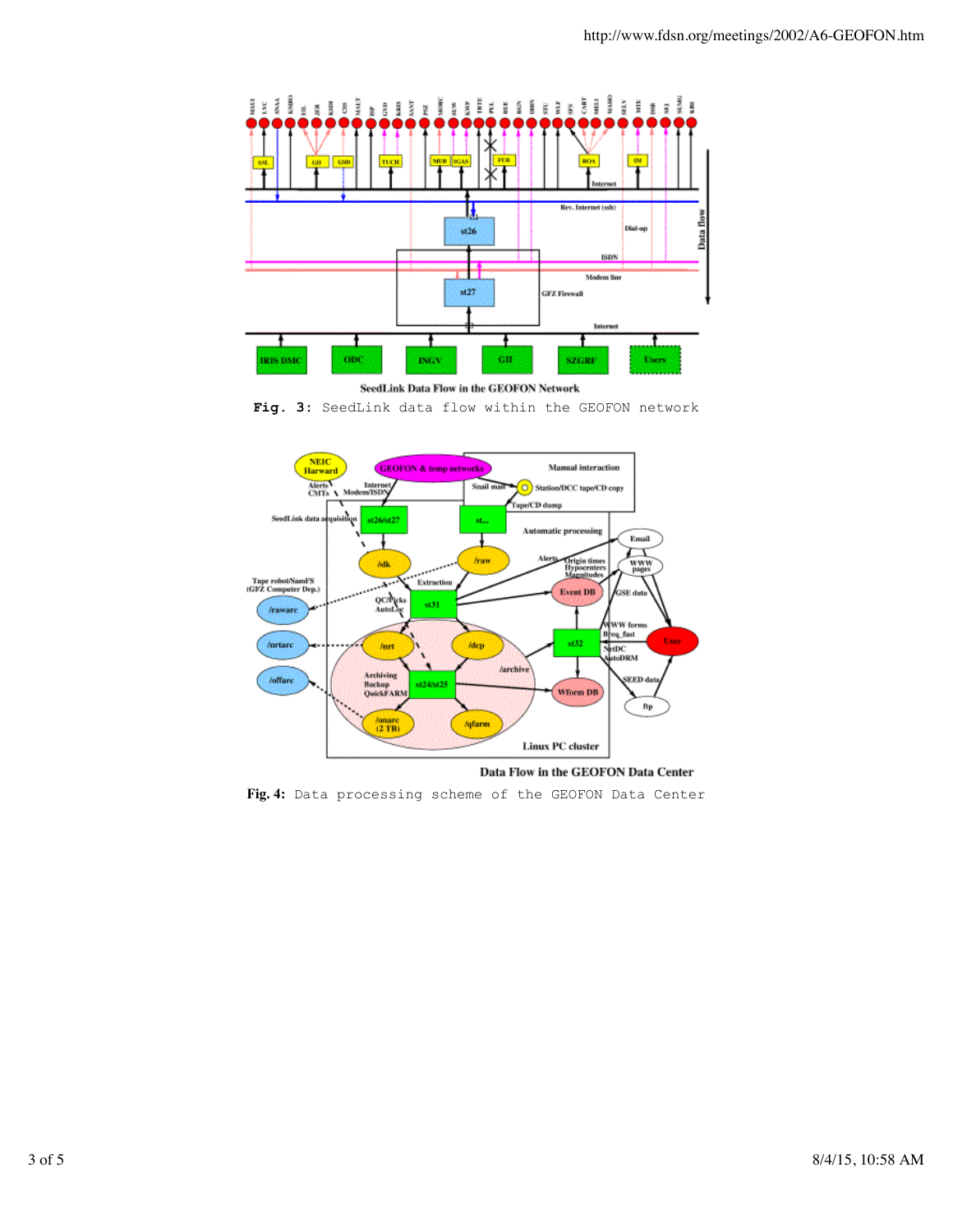# **GeoFo**rschungs**N**etz des GeoForschungsZentrums Potsdam

In memoriam Ernst von Rebeur-Paschwitz



The **GEOFON** Program

## **GEOFON Station Summary Permanent Network (Status June 2002)**

|                                                      | Code                |                     | Coordinates | Inst.Date      | Cooper. with          | Communication   |
|------------------------------------------------------|---------------------|---------------------|-------------|----------------|-----------------------|-----------------|
| Existing Permanent Stations                          |                     |                     |             |                |                       |                 |
|                                                      |                     |                     |             |                |                       |                 |
| Port Moresby, PNG                                    | <b>PMG</b>          | 9.409S              | 147.154E    | Sep 93         | IRIS/PACIFIC21 phone  |                 |
| Moravsky Beroun, CR                                  |                     | MORC 49.776N        | 17.547E     | Nov $93$       |                       | Internet/SLK    |
| Dublin, Ireland                                      | DSB                 | 53.245N             | 6.376W      | Dec 93         |                       | phone/SLK       |
| Walferdange, Luxembourg                              | WLF                 | 49.665N             | 6.152E      | Mar 94         |                       | Internet/SLK    |
| Bar Giora, Israel                                    |                     | BGIO 31.722N        | 35.088E     | May 94         | GII                   | +++ May 96      |
| Muntele Rosu, Romania                                | MLR                 | 45.492N             | 25.946E     | Oct 94         |                       | no              |
| Ny Alesund, Spitsbergen                              | KBS                 | 78.915N             | 11.938E     | Nov 94         | IRIS/AWI              | Internet/SLK    |
| Kilimambogo, Kenya (rep.NAI) KMBO 1.274S             |                     |                     | 36.804E     | Jan 95         | IRIS                  | Internet/SLK    |
| Michnevo, Russia                                     | MHV                 | 54.958N             | 37.767E     | May 95         |                       | no              |
| R∜gen, Germany (rep. LID)                            | <b>RGN</b>          | 54.546N             |             | 13.364E May 95 | <b>GRSN</b>           | ISDN/SLK        |
| Suwalki, Poland                                      | <b>SUW</b>          | 54.013N             | 23.181E     | Nov 95         |                       | phone/SLK       |
| RVdersdorf, Germany (temp) RUE                       |                     | 52.480N             |             | 13.780E Nov 95 |                       | +++ Jan 00      |
| Soend. Stroemfjord, Greenl.SFJ                       |                     | 66.997N             | 50.615W     | May 96         | IRIS                  | <b>ISDN/SLK</b> |
| Piszkes, Hungary                                     | PSZ                 | 47.919N             | 19.894E     | Jun 96         | IG Budapest           | Internet/SLK    |
| San Fernando, Spain                                  |                     | <b>SFUC 36.637N</b> | 6.175W      | Jun 96         | $UCM/ROA$ $++$ Oct 01 |                 |
| Tartu, Estonia                                       |                     | <b>TRTE 58.379N</b> | 24.721E     | Jun 96         |                       | Internet/SLK    |
| Eilath, Israel                                       | EIL                 | 29.670N             | 34.951E     | Jul 96         | GII                   | Internet/SLK    |
| Wanaqama, Indonesia                                  | UGM                 | 7.913S              | 110.523E    | Aug 96         |                       | Inmarsat        |
| Isparta, Turkey                                      | ISP                 | 37.843N             | 30.509E     | Oct 96         | <b>MEDNET</b>         | Internet/SLK    |
| Limon Verde, Chile                                   | LVC                 | 22.618S             | 68.911W     | Nov 96         | IRIS                  | Internet/LISS   |
| Sanae, Antarctica                                    |                     | SNAA 71.671S        | 2.838W      | Mar 97         | <b>AWI</b>            | Internet/SLK    |
| Manteigas, Portugal                                  | MTE                 | 40.403N             | 7.537W      | Oct 97         |                       | <b>ISDN/SLK</b> |
| Cartagena, Spain                                     |                     | CART 37.587N        | 1.001W      | Dec 97         | UCM/ROA               | phone/SLK       |
| St. Petersburg, Russia                               | PUL                 | 59.767N             | 30.316E     | May 98         |                       | Internet/SLK*   |
| Danmarkshavn, Green1.                                | DAG                 | 76.772N             | 18.654W     | Aug 98         | <b>AWI</b>            | Inmarsat        |
| Ibbenb∜ren, Germany                                  |                     | IBBN 52.307N        | 7.757E      | Sep 98         | U. Bochum             | ISDN/SLK        |
| Mathiatis, Cyprus                                    | <b>CSS</b>          | 34.962N             | 33.331E     | Dec 98         | GII                   | phone/SLK       |
| Boaco, Nicaragua                                     | <b>BOA</b>          | 12.48 N             | 85.72 W     | Jan 99         |                       | no              |
| Rio Branco, Brasil                                   |                     | RIOB 10.150S        | 67.747W     | Jan 99         |                       | Inmarsat        |
| Mahon, Menorca, Spain                                |                     | <b>MAHO 39.896N</b> | 4.267E      | Jun 99         | UCM/ROA               | phone/SLK       |
| Kalwaria Paclawska, Poland KWP                       |                     | 49.631N             | 22.708E     | Jun 99         |                       | phone/SLK       |
| Maui, Hawaii, USA                                    |                     | <b>MAUI 20.768N</b> | 156.245W    | Jun 99         |                       | phone/SLK       |
| Melilla, Spain                                       |                     | <b>MELI 35.290N</b> |             | 2.938W Dec 99  | ETH/UCM/ROA           | phone/SLk       |
| R#dersdorf, Germany                                  | RUE                 | 52.480N             | 13.780E     | Jan 00         | <b>GRSN</b>           | ISDN/SLK        |
| Malatya, Turkey                                      |                     | <b>MALT 38.313N</b> | 38.427E     | May 00         | MedNed                | Internet/SLK    |
| Gharyan, Libya                                       |                     | <b>GHAR 31.122N</b> | 13.089E     | Dec 00         | ETH                   | no              |
| San Fernando, Spain                                  | SFS                 | 36.466N             | 6.206W      | Oct 01         | UCM/ROA               | Internet/SLK    |
| Al Marj, Libya                                       |                     | MARJ 32.553N        | 20.878E     | Dec 01         | ETH                   | no              |
| Helgoland, Germany                                   | HLG                 | 54.185N             | 7.884E      | Dec 01         | U. Kiel               | ISDN/SLK        |
| Summit Camp, Greenland                               |                     | <b>SUMG 72.576N</b> | 38.454W     | Jun 02         |                       | Internet/SLk    |
|                                                      |                     |                     |             |                |                       |                 |
| Greek Sub Network (longterm)                         |                     |                     |             |                |                       |                 |
|                                                      |                     |                     |             |                |                       |                 |
| Skordalos, Crete                                     | SKD or SKOR 35.412N | 23.928E Aug 96      |             |                | <b>GSM</b>            |                 |
| Kristallenia, Crete                                  | <b>KRIS 35.178N</b> | 25.503E Aug 96      |             |                | <b>ISDN/SLK</b>       |                 |
| Santorini, Greece                                    | <b>SANT 36.371N</b> | 25.459E Aug 96      |             |                | phone/SLK             |                 |
| Gavdos Island, Greece                                | GVD 34.839N         | 24.087E Nov 99      |             |                | <b>ISDN/SLK</b>       |                 |
| Moni Apezanon, Crete                                 | <b>APEZ 34.977N</b> | 24.886E Apr 00      |             |                | <b>GSM</b>            |                 |
| Fodele, Crete                                        | <b>FODE 35.380N</b> | 24.958E             | Apr 00      |                | <b>GSM</b>            |                 |
| Apirathos, Naxos, Greece                             | APE 37.07 N         | 25.53 E             | Aug 00      |                | <b>GSM</b>            |                 |
| Loosely Associated Stations (Data Distribution only) |                     |                     |             |                |                       |                 |
|                                                      |                     |                     |             |                |                       |                 |
| Stuttgart, Germany                                   | STU                 | 48.770N             | 9.193E      | Apr 94         | IG Stuttgart          | Internet/SLK    |
| Jerusalem, Israel                                    | JER                 | 31.772N             | 35.197E     | May 96         | GII                   | Internet/SLK    |
| Mount Meron, Israel                                  |                     | MRNI 33.011N        | 35.400E     | Mar 98         | GII<br>+++ Jan 02     |                 |
| Sierra Elvira, Spain                                 |                     | <b>SELV 37.238N</b> |             | 3.728W Nov 01  | IAG Granada           | phone/SLK       |
| Kfar Sold, Israel                                    | KSDI 35.659N        | 33.192E Feb 02      |             | GII            | Internet/SLK          |                 |

**SLK SeedLink (near) real-time data transfer**

 **\* Access denied by Russian authorities**